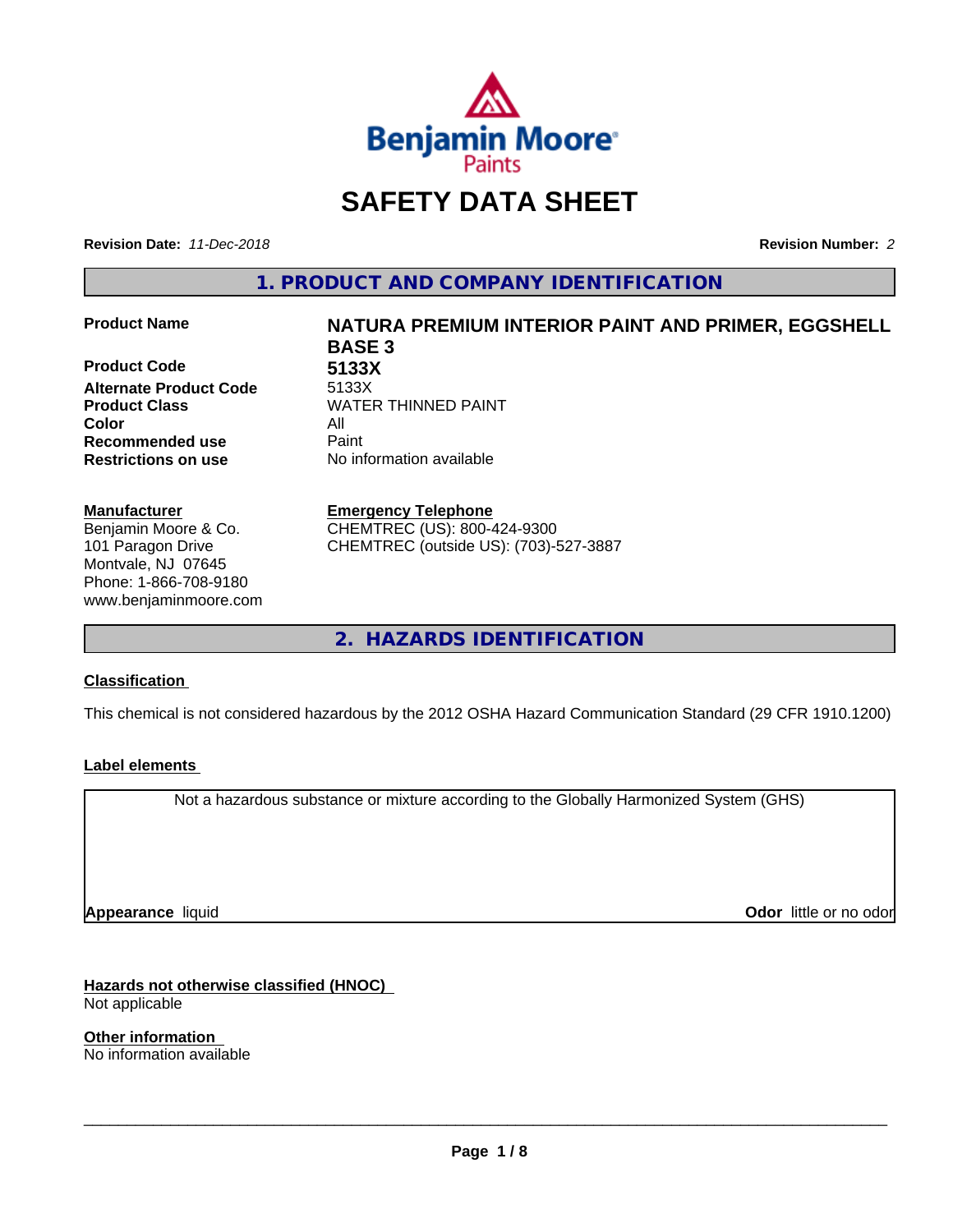# **3. COMPOSITION INFORMATION ON COMPONENTS**

\_\_\_\_\_\_\_\_\_\_\_\_\_\_\_\_\_\_\_\_\_\_\_\_\_\_\_\_\_\_\_\_\_\_\_\_\_\_\_\_\_\_\_\_\_\_\_\_\_\_\_\_\_\_\_\_\_\_\_\_\_\_\_\_\_\_\_\_\_\_\_\_\_\_\_\_\_\_\_\_\_\_\_\_\_\_\_\_\_\_\_\_\_

| <b>Chemical name</b>  | <b>CAS No.</b> | Weight-% |
|-----------------------|----------------|----------|
| Nepheline svenite     | 37244-96-5     | -10<br>∽ |
| Kaolin, calcined      | 92704-41-1     | -10<br>∽ |
| Titanium u<br>dioxide | 13463-67-7     |          |

|                                                  | 4. FIRST AID MEASURES                                                                                    |
|--------------------------------------------------|----------------------------------------------------------------------------------------------------------|
| <b>General Advice</b>                            | No hazards which require special first aid measures.                                                     |
| <b>Eye Contact</b>                               | Rinse thoroughly with plenty of water for at least 15 minutes and consult a<br>physician.                |
| <b>Skin Contact</b>                              | Wash off immediately with soap and plenty of water while removing all<br>contaminated clothes and shoes. |
| <b>Inhalation</b>                                | Move to fresh air. If symptoms persist, call a physician.                                                |
| Ingestion                                        | Clean mouth with water and afterwards drink plenty of water. Consult a physician<br>if necessary.        |
| <b>Most Important</b><br><b>Symptoms/Effects</b> | None known.                                                                                              |
| <b>Notes To Physician</b>                        | Treat symptomatically.                                                                                   |

**5. FIRE-FIGHTING MEASURES**

| <b>Suitable Extinguishing Media</b>                                              | Use extinguishing measures that are appropriate to local<br>circumstances and the surrounding environment.                                   |
|----------------------------------------------------------------------------------|----------------------------------------------------------------------------------------------------------------------------------------------|
| <b>Protective Equipment And Precautions For</b><br><b>Firefighters</b>           | As in any fire, wear self-contained breathing apparatus<br>pressure-demand, MSHA/NIOSH (approved or equivalent)<br>and full protective gear. |
| <b>Specific Hazards Arising From The Chemical</b>                                | Closed containers may rupture if exposed to fire or<br>extreme heat.                                                                         |
| <b>Sensitivity To Mechanical Impact</b>                                          | No.                                                                                                                                          |
| <b>Sensitivity To Static Discharge</b>                                           | No.                                                                                                                                          |
| <b>Flash Point Data</b><br>Flash Point (°F)<br>Flash Point (°C)<br><b>Method</b> | Not applicable<br>Not applicable<br>Not applicable                                                                                           |
| <b>Flammability Limits In Air</b>                                                |                                                                                                                                              |
| Lower flammability limit:                                                        | Not applicable                                                                                                                               |
|                                                                                  |                                                                                                                                              |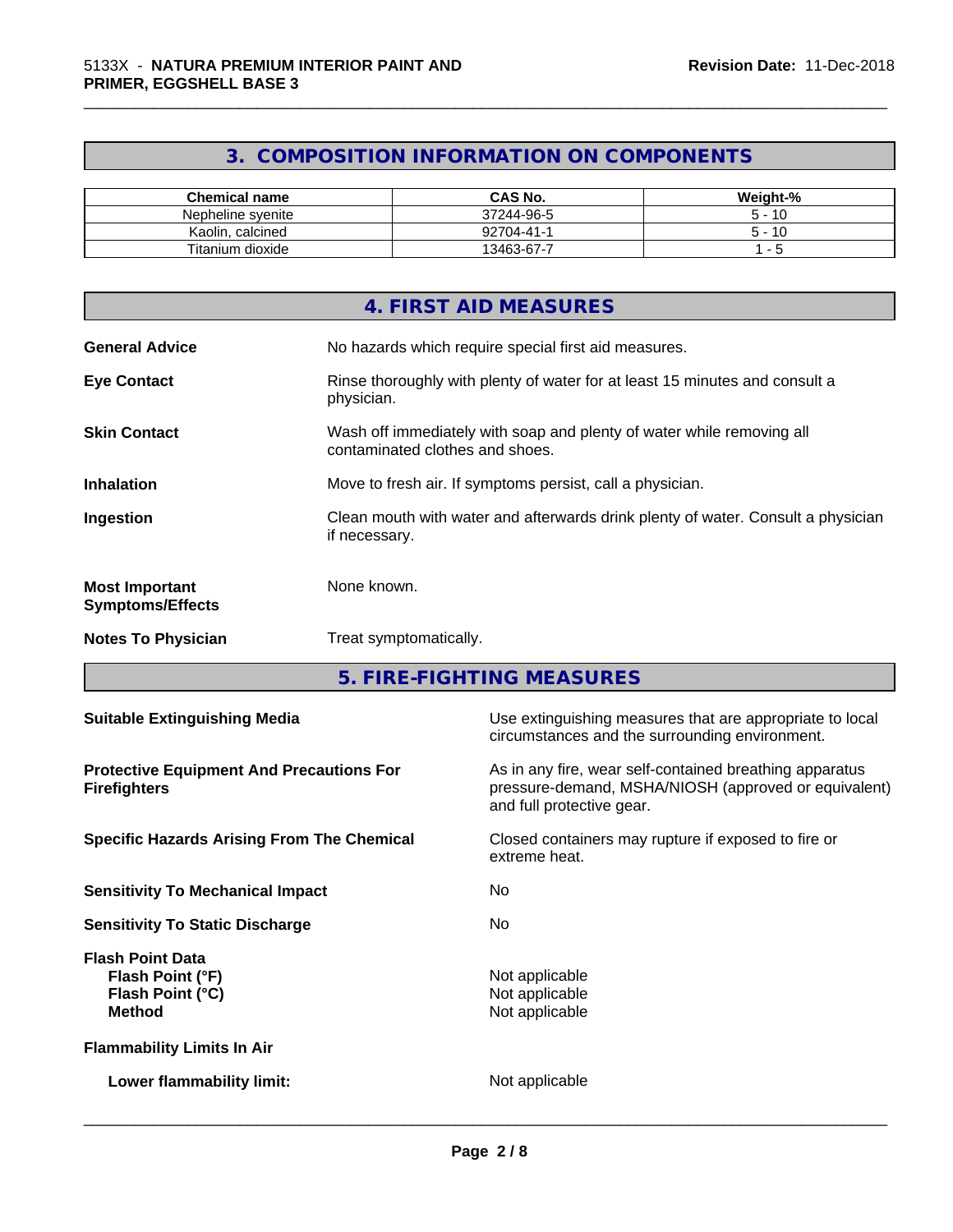# **Upper flammability limit:** Not applicable

| <b>NFPA</b>                | Health: 1 | <b>Flammability: 0</b> | <b>Instability: 0</b> | <b>Special: Not Applicable</b> |  |
|----------------------------|-----------|------------------------|-----------------------|--------------------------------|--|
| <b>ALCOVATIVE CONTRACT</b> |           |                        |                       |                                |  |

\_\_\_\_\_\_\_\_\_\_\_\_\_\_\_\_\_\_\_\_\_\_\_\_\_\_\_\_\_\_\_\_\_\_\_\_\_\_\_\_\_\_\_\_\_\_\_\_\_\_\_\_\_\_\_\_\_\_\_\_\_\_\_\_\_\_\_\_\_\_\_\_\_\_\_\_\_\_\_\_\_\_\_\_\_\_\_\_\_\_\_\_\_

#### **NFPA Legend**

- 0 Not Hazardous
- 1 Slightly
- 2 Moderate
- 3 High
- 4 Severe

*The ratings assigned are only suggested ratings, the contractor/employer has ultimate responsibilities for NFPA ratings where this system is used.*

*Additional information regarding the NFPA rating system is available from the National Fire Protection Agency (NFPA) at www.nfpa.org.*

# **6. ACCIDENTAL RELEASE MEASURES**

| <b>Personal Precautions</b>      | Avoid contact with skin, eyes and clothing. Ensure adequate ventilation.                                                                                                         |
|----------------------------------|----------------------------------------------------------------------------------------------------------------------------------------------------------------------------------|
| <b>Other Information</b>         | Prevent further leakage or spillage if safe to do so.                                                                                                                            |
| <b>Environmental precautions</b> | See Section 12 for additional Ecological Information.                                                                                                                            |
| <b>Methods for Cleaning Up</b>   | Soak up with inert absorbent material. Sweep up and shovel into suitable<br>containers for disposal.                                                                             |
|                                  | 7. HANDLING AND STORAGE                                                                                                                                                          |
| Handling                         | Avoid contact with skin, eyes and clothing. Avoid breathing vapors, spray mists or<br>sanding dust. In case of insufficient ventilation, wear suitable respiratory<br>equipment. |
| <b>Storage</b>                   | Keep container tightly closed. Keep out of the reach of children.                                                                                                                |

**Incompatible Materials** No information available

# **8. EXPOSURE CONTROLS/PERSONAL PROTECTION**

### **Exposure Limits**

| $  -$<br>.<br>.<br>пане<br>-а                         | . .                      | <b>DEI</b><br>$\mathbf{r}$<br>. . |
|-------------------------------------------------------|--------------------------|-----------------------------------|
| $\sim$<br>$ \sim$<br>∣itai<br>alloxide<br>יי ה<br>шин | ٦Λ.<br>…na/m∘<br>$\cdot$ | $m \alpha / m$<br>' WL            |

#### **Legend**

ACGIH - American Conference of Governmental Industrial Hygienists Exposure Limits OSHA - Occupational Safety & Health Administration Exposure Limits N/E - Not Established

**Engineering Measures** Ensure adequate ventilation, especially in confined areas.

 $\overline{\phantom{a}}$  ,  $\overline{\phantom{a}}$  ,  $\overline{\phantom{a}}$  ,  $\overline{\phantom{a}}$  ,  $\overline{\phantom{a}}$  ,  $\overline{\phantom{a}}$  ,  $\overline{\phantom{a}}$  ,  $\overline{\phantom{a}}$  ,  $\overline{\phantom{a}}$  ,  $\overline{\phantom{a}}$  ,  $\overline{\phantom{a}}$  ,  $\overline{\phantom{a}}$  ,  $\overline{\phantom{a}}$  ,  $\overline{\phantom{a}}$  ,  $\overline{\phantom{a}}$  ,  $\overline{\phantom{a}}$ 

#### **Personal Protective Equipment**

| <b>Eye/Face Protection</b> | Safety glasses with side-shields.          |
|----------------------------|--------------------------------------------|
| <b>Skin Protection</b>     | Protective gloves and impervious clothing. |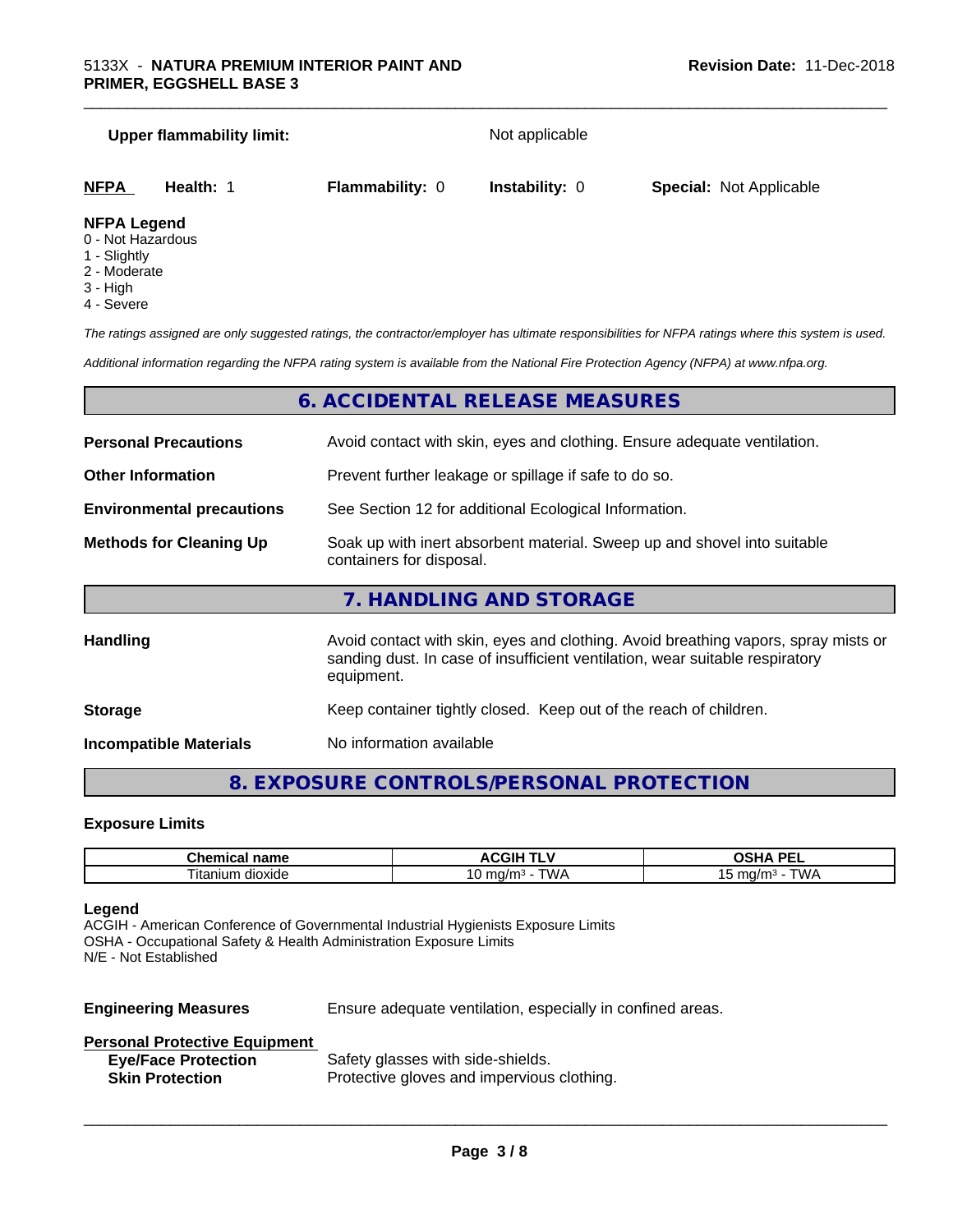| <b>Respiratory Protection</b> | In case of insufficient ventilation wear suitable respiratory equipment.                                                            |
|-------------------------------|-------------------------------------------------------------------------------------------------------------------------------------|
| <b>Hygiene Measures</b>       | Avoid contact with skin, eyes and clothing. Remove and wash contaminated<br>clothing before re-use. Wash thoroughly after handling. |

# **9. PHYSICAL AND CHEMICAL PROPERTIES**

**Appearance** liquid<br> **Appearance** liquid<br> **Odor Odor Odor** little or no odor<br> **Odor Threshold Containery of the Containery of the Containery of the Containery of the Containery of the Containery of the Containery of the Containery of the Containery of the Container Density (Ibs/gal)** 9.65 - 9.75 **Specific Gravity** 1.15 - 1.17 **pH** No information available **Viscosity (cps)** No information available **Solubility(ies)**<br> **Solubility**<br> **Water solubility**<br> **Water solubility Evaporation Rate No information available No information available Vapor pressure @20 °C (kPa)** No information available **Vapor density No information available No** information available **Wt. % Solids** 40 - 50 **Vol. % Solids** 30 - 40 **Wt. % Volatiles Vol. % Volatiles** 60 - 70 **VOC Regulatory Limit (g/L)** 0 **Boiling Point (°F)** 212 **Boiling Point (°C)** 100 **Freezing Point (°F)** 32 **Freezing Point (°C)**<br> **Flash Point (°F)**<br> **Flash Point (°F)**<br> **Point (°F) Flash Point (°F)**<br> **Flash Point (°C)**<br> **Flash Point (°C)**<br> **C Flash Point (°C) Method** Not applicable **Flammability (solid, gas)**<br> **Upper flammability limit:**<br>
Upper flammability limit:<br>
Not applicable **Upper flammability limit: Lower flammability limit:**<br> **Autoignition Temperature (°F)** Not applicable havailable available **Autoignition Temperature (°F) Autoignition Temperature (°C)** No information available **Decomposition Temperature (°F)** No information available **Decomposition Temperature (°C)** No information available **Partition coefficient Contract Contract Contract Contract Contract Contract Contract Contract Contract Contract Contract Contract Contract Contract Contract Contract Contract Contract Contract Contract Contract Contract** 

**No information available No information available** 

\_\_\_\_\_\_\_\_\_\_\_\_\_\_\_\_\_\_\_\_\_\_\_\_\_\_\_\_\_\_\_\_\_\_\_\_\_\_\_\_\_\_\_\_\_\_\_\_\_\_\_\_\_\_\_\_\_\_\_\_\_\_\_\_\_\_\_\_\_\_\_\_\_\_\_\_\_\_\_\_\_\_\_\_\_\_\_\_\_\_\_\_\_

# **10. STABILITY AND REACTIVITY**

| <b>Reactivity</b>                       | Not Applicable                           |
|-----------------------------------------|------------------------------------------|
| <b>Chemical Stability</b>               | Stable under normal conditions.          |
| <b>Conditions to avoid</b>              | Prevent from freezing.                   |
| <b>Incompatible Materials</b>           | No materials to be especially mentioned. |
| <b>Hazardous Decomposition Products</b> | None under normal use.                   |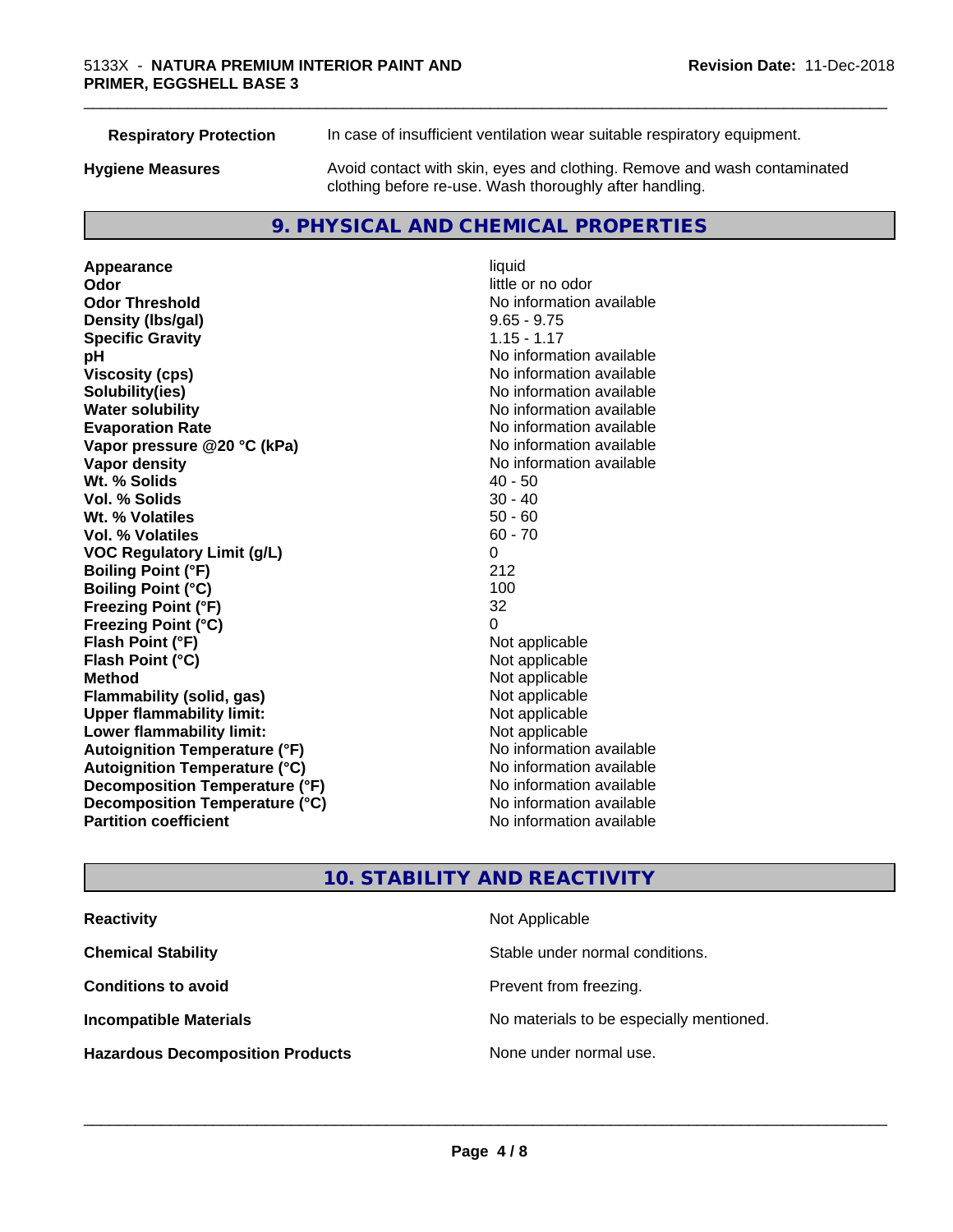# **Possibility of hazardous reactions** None under normal conditions of use. **11. TOXICOLOGICAL INFORMATION Product Information Information on likely routes of exposure Principal Routes of Exposure** Eye contact, skin contact and inhalation. **Acute Toxicity Product Information** No information available **Symptoms related to the physical, chemical and toxicological characteristics Symptoms** No information available **Delayed and immediate effects as well as chronic effects from short and long-term exposure**

| Eye contact                     | May cause slight irritation.                                                    |
|---------------------------------|---------------------------------------------------------------------------------|
| <b>Skin contact</b>             | Substance may cause slight skin irritation.                                     |
| <b>Inhalation</b>               | May cause irritation of respiratory tract.                                      |
| Ingestion                       | Ingestion may cause gastrointestinal irritation, nausea, vomiting and diarrhea. |
| <b>Sensitization</b>            | No information available                                                        |
| <b>Neurological Effects</b>     | No information available.                                                       |
| <b>Mutagenic Effects</b>        | No information available.                                                       |
| <b>Reproductive Effects</b>     | No information available.                                                       |
| <b>Developmental Effects</b>    | No information available.                                                       |
| <b>Target organ effects</b>     | No information available.                                                       |
| <b>STOT - single exposure</b>   | No information available                                                        |
| <b>STOT - repeated exposure</b> | No information available                                                        |
| Other adverse effects           | No information available.                                                       |
| <b>Aspiration Hazard</b>        | No information available                                                        |

\_\_\_\_\_\_\_\_\_\_\_\_\_\_\_\_\_\_\_\_\_\_\_\_\_\_\_\_\_\_\_\_\_\_\_\_\_\_\_\_\_\_\_\_\_\_\_\_\_\_\_\_\_\_\_\_\_\_\_\_\_\_\_\_\_\_\_\_\_\_\_\_\_\_\_\_\_\_\_\_\_\_\_\_\_\_\_\_\_\_\_\_\_

#### **Numerical measures of toxicity**

#### **The following values are calculated based on chapter 3.1 of the GHS document**

**ATEmix (oral)** 32494 mg/kg

#### **Component Information**

| Chemical name                  | Oral LD50                | Dermal LD50 | Inhalation LC50 |
|--------------------------------|--------------------------|-------------|-----------------|
| Kaolin, calcined<br>92704-41-1 | $>$ 2000 mg/kg (Rat)     |             |                 |
| Titanium dioxide<br>13463-67-7 | (Rat)<br>> 10000 mg/kg ( |             |                 |

#### **Carcinogenicity**

*The information below indicateswhether each agency has listed any ingredient as a carcinogen:.*

| <b>Chemical name</b>    | <b>IARC</b>          | <b>NTP</b> | <b>OSHA</b> |
|-------------------------|----------------------|------------|-------------|
|                         | Possible Human<br>2B |            | Listed      |
| ' Titanium<br>m dioxide | Carcinoɑen           |            |             |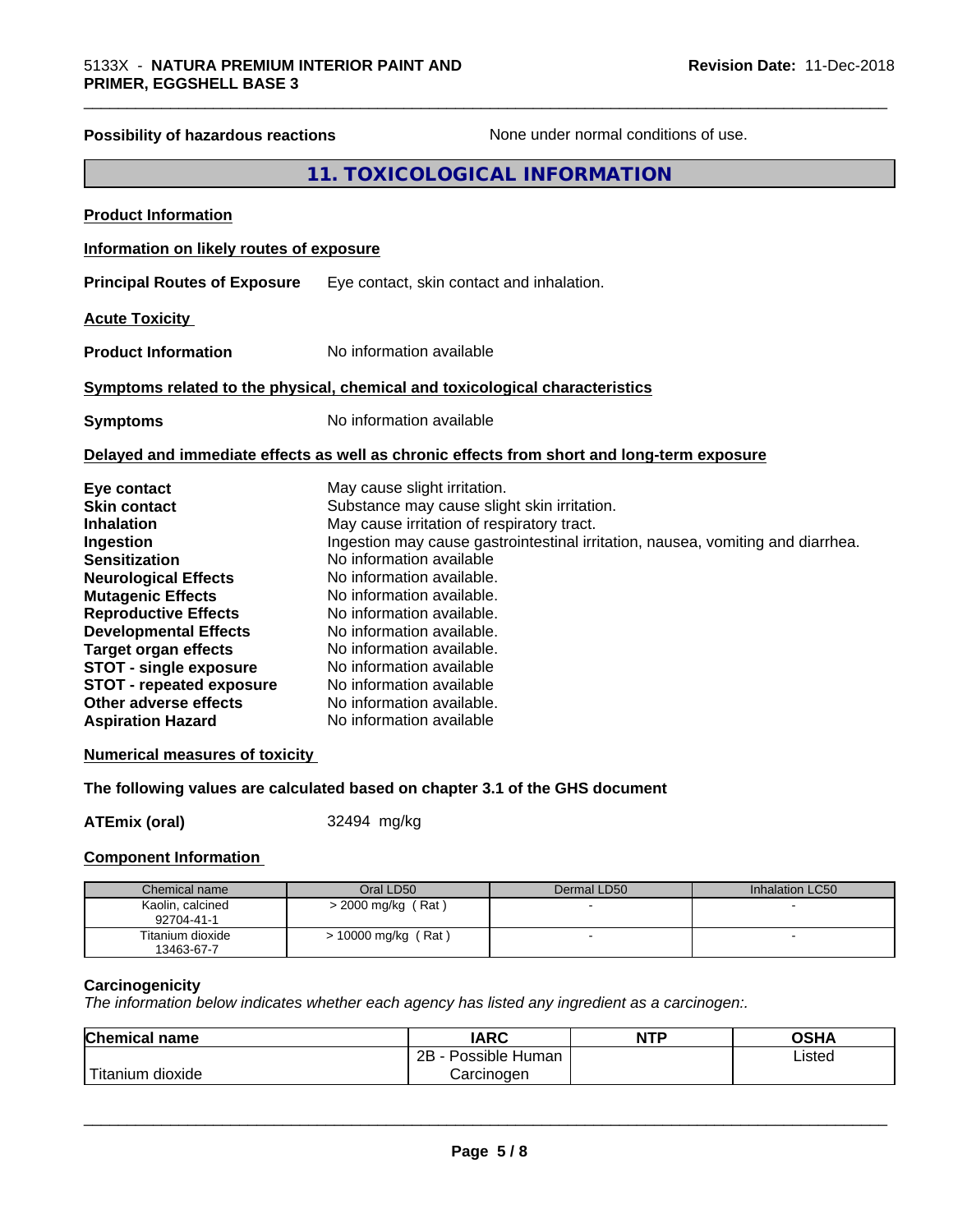• Although IARC has classified titanium dioxide as possibly carcinogenic to humans (2B), their summary concludes: "No significant exposure to titanium dioxide is thought to occur during the use of products in which titanium dioxide is bound to other materials, such as paint."

\_\_\_\_\_\_\_\_\_\_\_\_\_\_\_\_\_\_\_\_\_\_\_\_\_\_\_\_\_\_\_\_\_\_\_\_\_\_\_\_\_\_\_\_\_\_\_\_\_\_\_\_\_\_\_\_\_\_\_\_\_\_\_\_\_\_\_\_\_\_\_\_\_\_\_\_\_\_\_\_\_\_\_\_\_\_\_\_\_\_\_\_\_

#### **Legend**

IARC - International Agency for Research on Cancer NTP - National Toxicity Program OSHA - Occupational Safety & Health Administration

**12. ECOLOGICAL INFORMATION**

## **Ecotoxicity Effects**

The environmental impact of this product has not been fully investigated.

### **Product Information**

#### **Acute Toxicity to Fish**

No information available

#### **Acute Toxicity to Aquatic Invertebrates**

No information available

#### **Acute Toxicity to Aquatic Plants**

No information available

#### **Persistence / Degradability**

No information available.

#### **Bioaccumulation**

No information available.

#### **Mobility in Environmental Media**

No information available.

#### **Ozone**

No information available

#### **Component Information**

#### **Acute Toxicity to Fish**

Titanium dioxide  $LC50:$  > 1000 mg/L (Fathead Minnow - 96 hr.)

## **Acute Toxicity to Aquatic Invertebrates**

No information available

### **Acute Toxicity to Aquatic Plants**

No information available

## **13. DISPOSAL CONSIDERATIONS**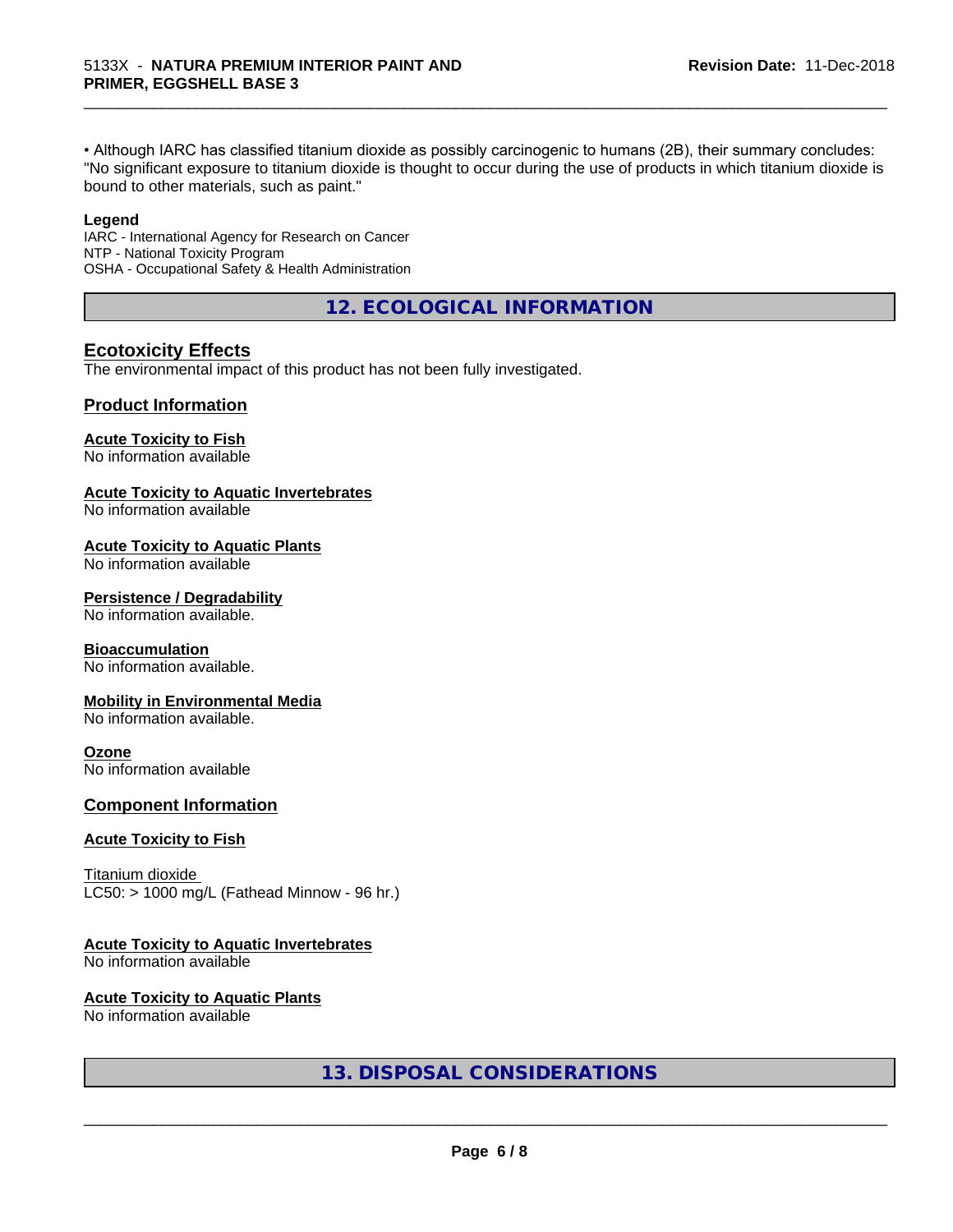| <b>Waste Disposal Method</b>     | Dispose of in accordance with federal, state, and local regulations. Local<br>requirements may vary, consult your sanitation department or state-designated<br>environmental protection agency for more disposal options. |
|----------------------------------|---------------------------------------------------------------------------------------------------------------------------------------------------------------------------------------------------------------------------|
|                                  | 14. TRANSPORT INFORMATION                                                                                                                                                                                                 |
| <b>DOT</b>                       | Not regulated                                                                                                                                                                                                             |
| <b>ICAO/IATA</b>                 | Not regulated                                                                                                                                                                                                             |
| <b>IMDG/IMO</b><br>Not regulated |                                                                                                                                                                                                                           |
|                                  | <b>15. REGULATORY INFORMATION</b>                                                                                                                                                                                         |
|                                  |                                                                                                                                                                                                                           |

\_\_\_\_\_\_\_\_\_\_\_\_\_\_\_\_\_\_\_\_\_\_\_\_\_\_\_\_\_\_\_\_\_\_\_\_\_\_\_\_\_\_\_\_\_\_\_\_\_\_\_\_\_\_\_\_\_\_\_\_\_\_\_\_\_\_\_\_\_\_\_\_\_\_\_\_\_\_\_\_\_\_\_\_\_\_\_\_\_\_\_\_\_

# **International Inventories**

| <b>TSCA: United States</b> | Yes - All components are listed or exempt. |
|----------------------------|--------------------------------------------|
| <b>DSL: Canada</b>         | Yes - All components are listed or exempt. |

## **Federal Regulations**

#### **SARA 311/312 hazardous categorization**

| Acute health hazard               | No. |  |
|-----------------------------------|-----|--|
| Chronic Health Hazard             | No. |  |
| Fire hazard                       | No. |  |
| Sudden release of pressure hazard | Nο  |  |
| Reactive Hazard                   | Nο  |  |

#### **SARA 313**

Section 313 of Title III of the Superfund Amendments and Reauthorization Act of 1986 (SARA). This product contains a chemical or chemicals which are subject to the reporting requirements of the Act and Title 40 of the Code of Federal Regulations, Part 372:

*None*

# **Clean Air Act,Section 112 Hazardous Air Pollutants (HAPs) (see 40 CFR 61)**

This product contains the following HAPs:

*None*

### **US State Regulations**

#### **State Right-to-Know**

X - Listed